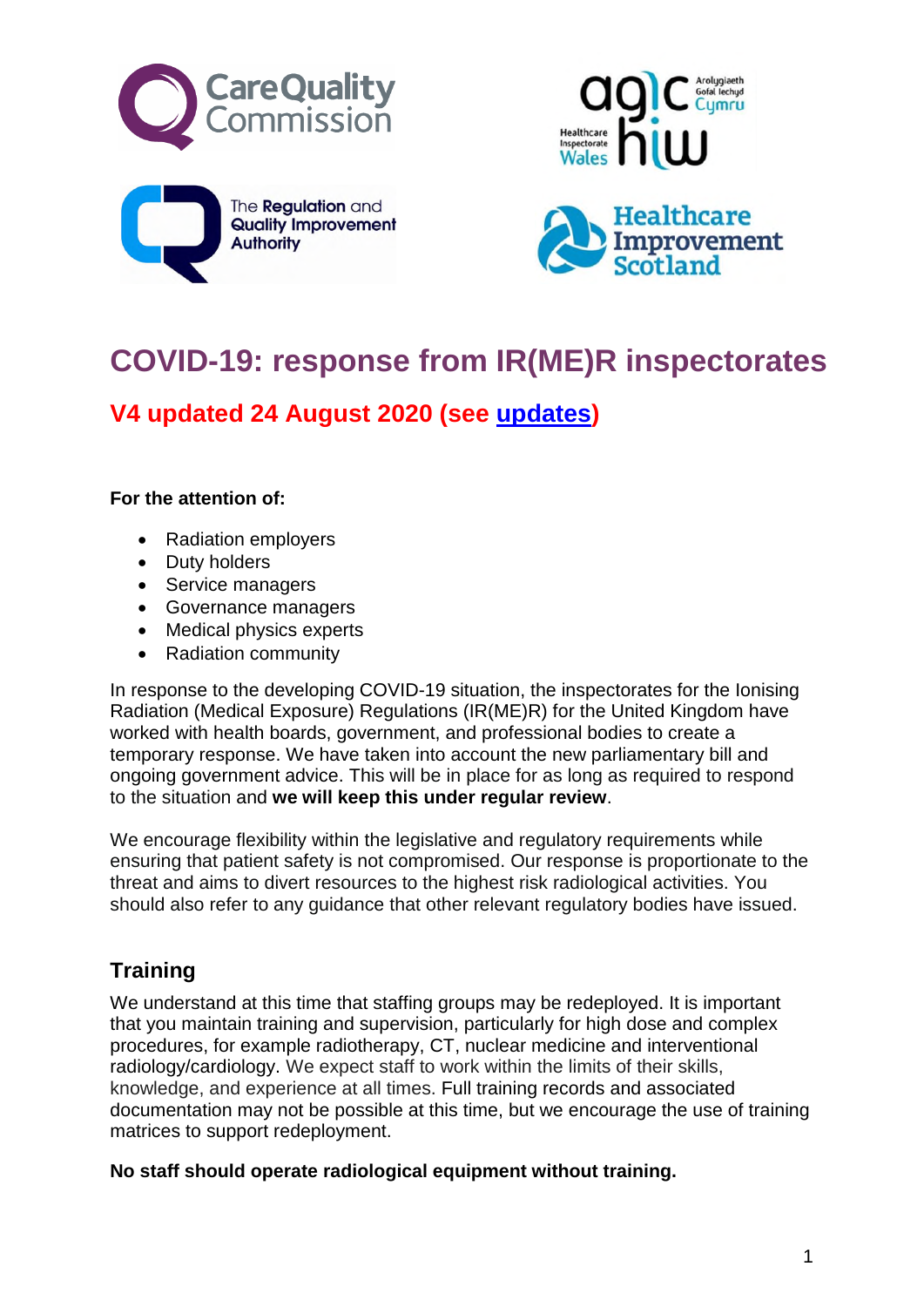Alternative arrangements should be investigated to ensure essential applications training is delivered on all new equipment, including through video conferencing and e-learning.

#### **Equipment testing**

Practice must be guided by local risk assessment and advice from your medical physics expert. You must prioritise essential and high dose equipment and consider its age and historical performance. **Employers must ensure access to equipment for essential testing and maintenance while complying with local infection control policies.** When purchasing new equipment, you should still perform essential commissioning and protocol set up.

## **Duty holders**

Where regulators are allowing temporary registration of final year students and former registrants, employers may entitle these professionals to act as duty holders under IR(ME)R within a defined scope of entitlement.

**Any healthcare professional not registered by a body recognised by the Health Care Professions Act 2002 cannot be legally entitled under the regulations to act as a referrer or practitioner**.

#### **Medical physics**

Services need to prioritise tasks that are essential and urgent, and postpone tasks that can tolerate delays with a lower risk to patients. Employers should take advice from their medical physics departments at this time, and discuss any changes to equipment location, adapted use and training.

#### **Significant accidental or unintended exposures**

We will not be making changes to our guidance, including timescales for reporting incidents. However, where employers face pressures we encourage you to prioritise high risk notifications (such as high dose or clinically significant exposures). We will continue to investigate notifications following the graded approach. Where it is absolutely necessary, we may carry out our inspection functions to ensure patients are not at risk.

It is still important to maintain key safety checks before all exposures, including ID, pregnancy, exposure factors and modality/body part.

## <span id="page-1-0"></span>**Update August 2020**

#### **Inspections**

We will be resuming inspection activity according to the risk of the service. This may involve on-site visits as well as using ways of gathering and assessing evidence directly from providers without having to cross the threshold, such as